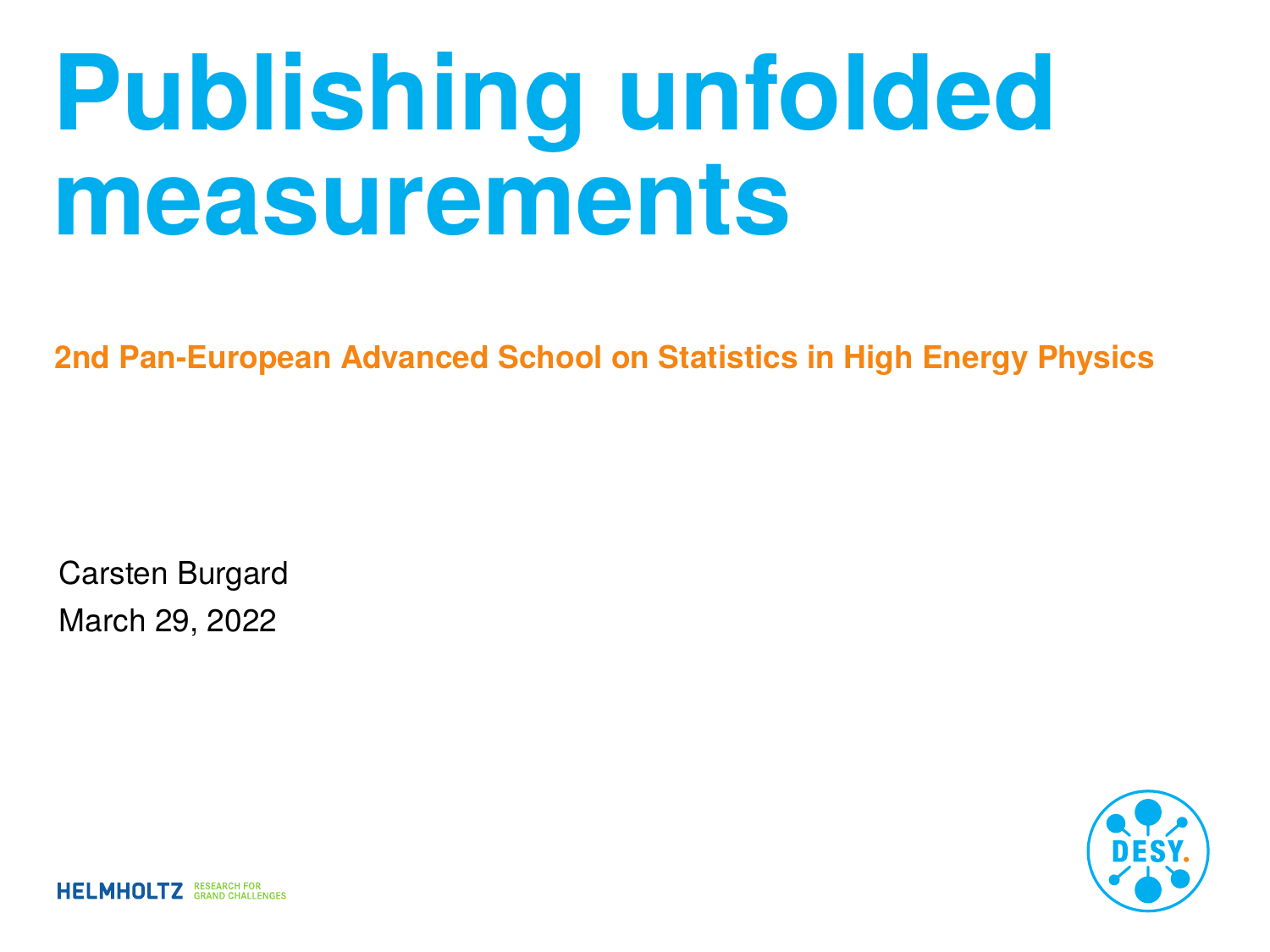### **Introduction**

- **>** Take a simple analysis: place a few cuts, and count events
- $\geq$  Measure signal strength  $\mu$  in the **selected** phase space by fitting

$$
N_{\rm obs}^{\rm sel} = \mu \cdot N_{\rm sim}^{\rm sig, sel} + N_{\rm sim}^{\rm bkg, sel}
$$

**>** Publish the **total** cross-section

$$
\sigma_{\rm obs}^{\rm sig,tot} = \mu \cdot \sigma_{\rm sim}^{\rm sig,tot}
$$

#### Shortcomings & Caveats

- $\geq$  assume that  $\mu$  on the selected phase space (sel) is the same as on the total phase space (tot)
- **>** no uncertainty assigned on this extrapolation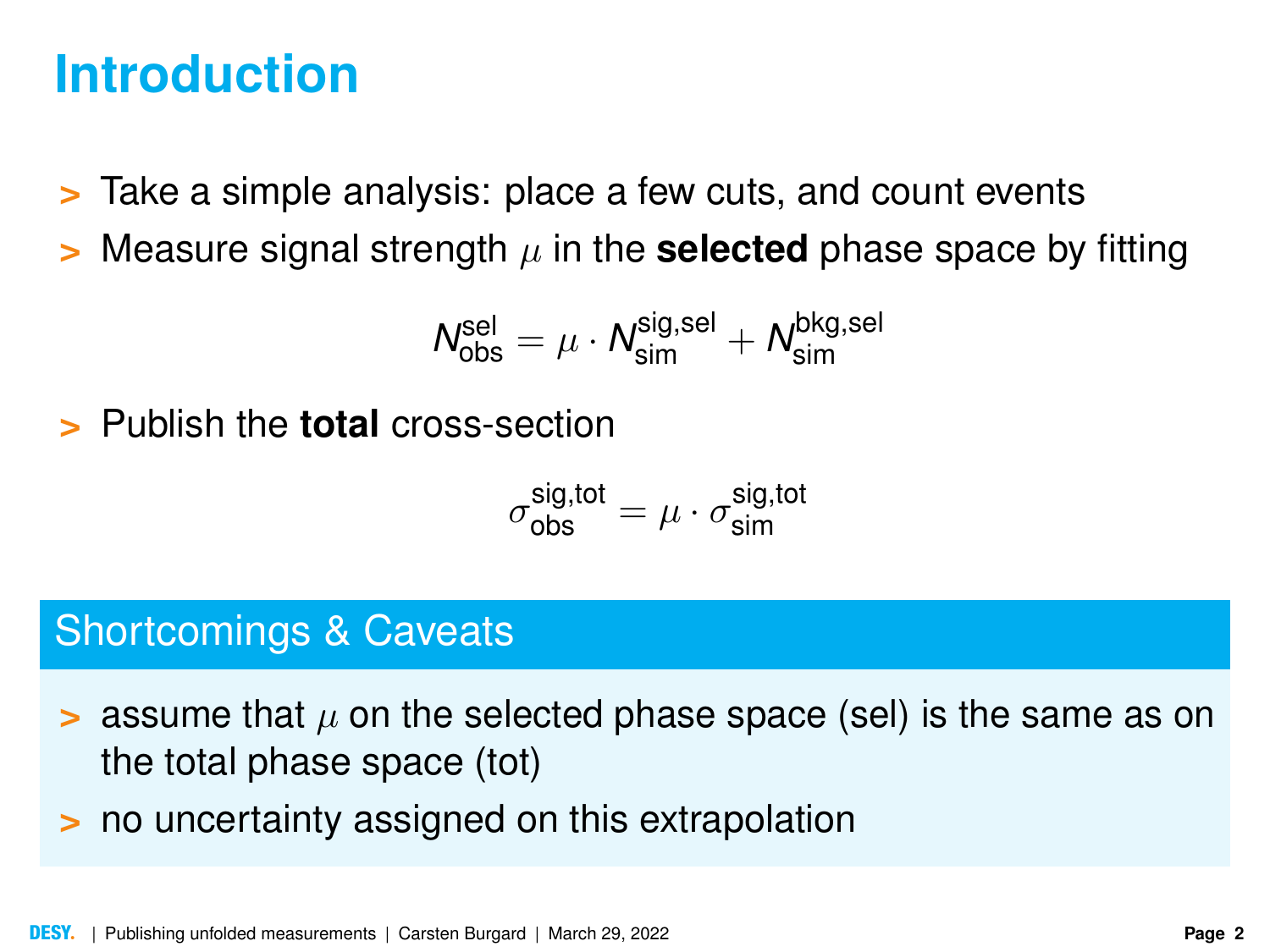### **"Improvement"**

 $\geq$  Measure signal strength  $\mu$  in the **selected** phase space by fitting

$$
\textit{N}_{\textrm{obs}}^{\textrm{sel}} = \mu \cdot \textit{N}_{\textrm{sim}}^{\textrm{sig,sel}} + \textit{N}_{\textrm{sim}}^{\textrm{bkg,sel}}
$$

**>** Publish the **selected** cross-section

$$
\sigma_{\rm obs}^{\rm sig, sel} = \mu \cdot \sigma_{\rm sim}^{\rm sig, sel.}
$$

#### Shortcomings & Caveats

- **>** need to reproduce selection at detector level in order to compare with any model
- **>** not useful for anyone outside of **your** experimental collaboration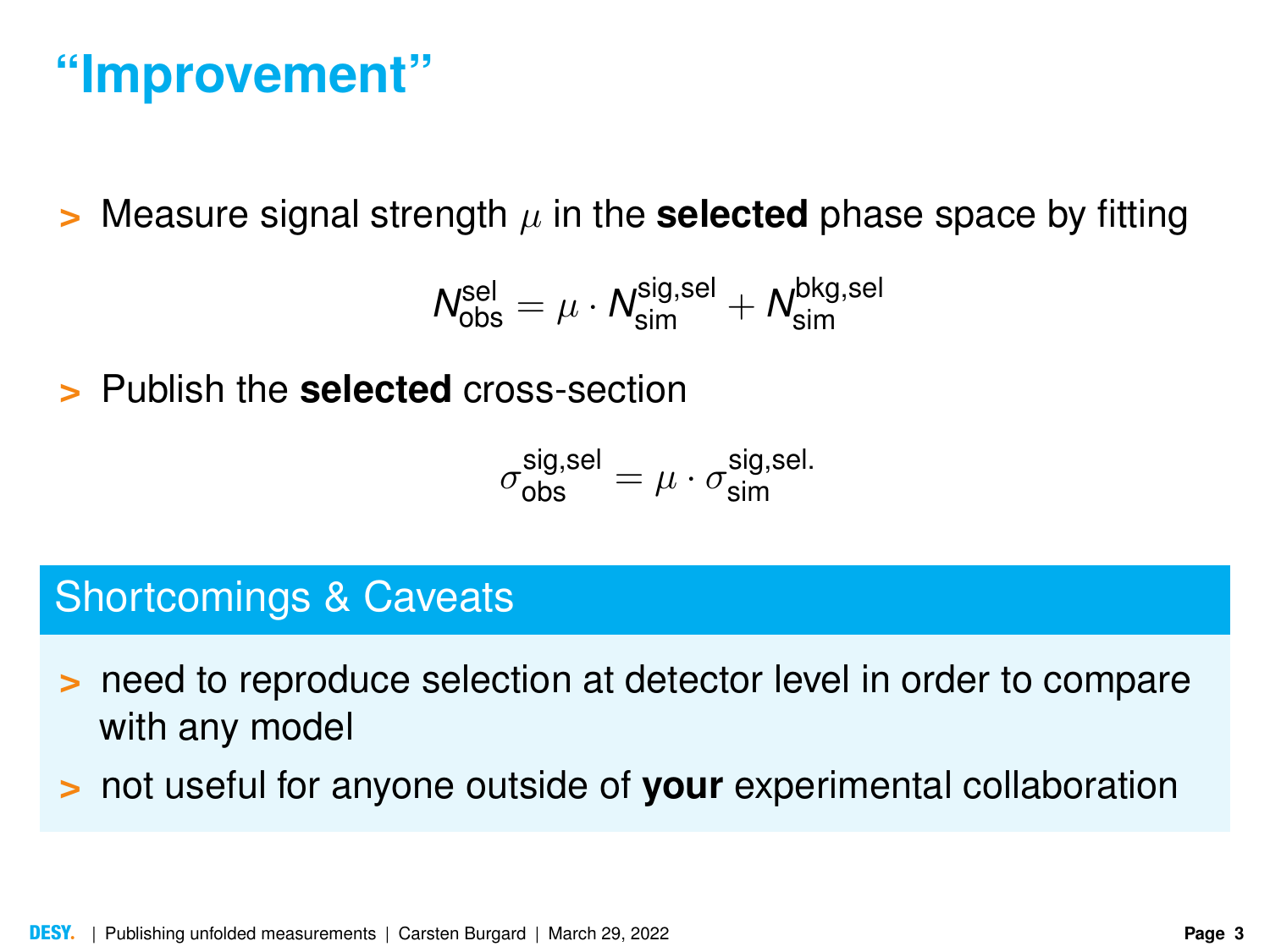### **Improvement**

**>** Measure signal strength  $\mu$  in the **selected** phase space by fitting

$$
\mathcal{N}_{\text{obs}}^{\text{sel}} = \mu \cdot \mathcal{N}_{\text{sim}}^{\text{sig,sel}} + \mathcal{N}_{\text{sim}}^{\text{bkg,sel}}
$$

**>** Define a **fiducial** phase space

- similar to your selected phase space to reduce extrapolation
- defined using **truth level** cuts to avoid relying on detector model
- **>** Publish the **fiducial** cross-section

$$
\sigma_{\rm obs}^{\rm sig,fid} = \mu \cdot \sigma_{\rm sim}^{\rm sig,fid}
$$

#### **Definitions**

acceptance geometrical acceptance of your measurement:  $\mathcal{A} = \sigma_\mathsf{sim}^\mathsf{sig, fid} / \sigma_\mathsf{sim}^\mathsf{sig, tot}$ efficiency accuracy with which your detector is able to measure your fiducial volume:  $\epsilon=\sigma_\text{sim}^\text{sig,sel}/\sigma_\text{sim}^\text{sig,fid}$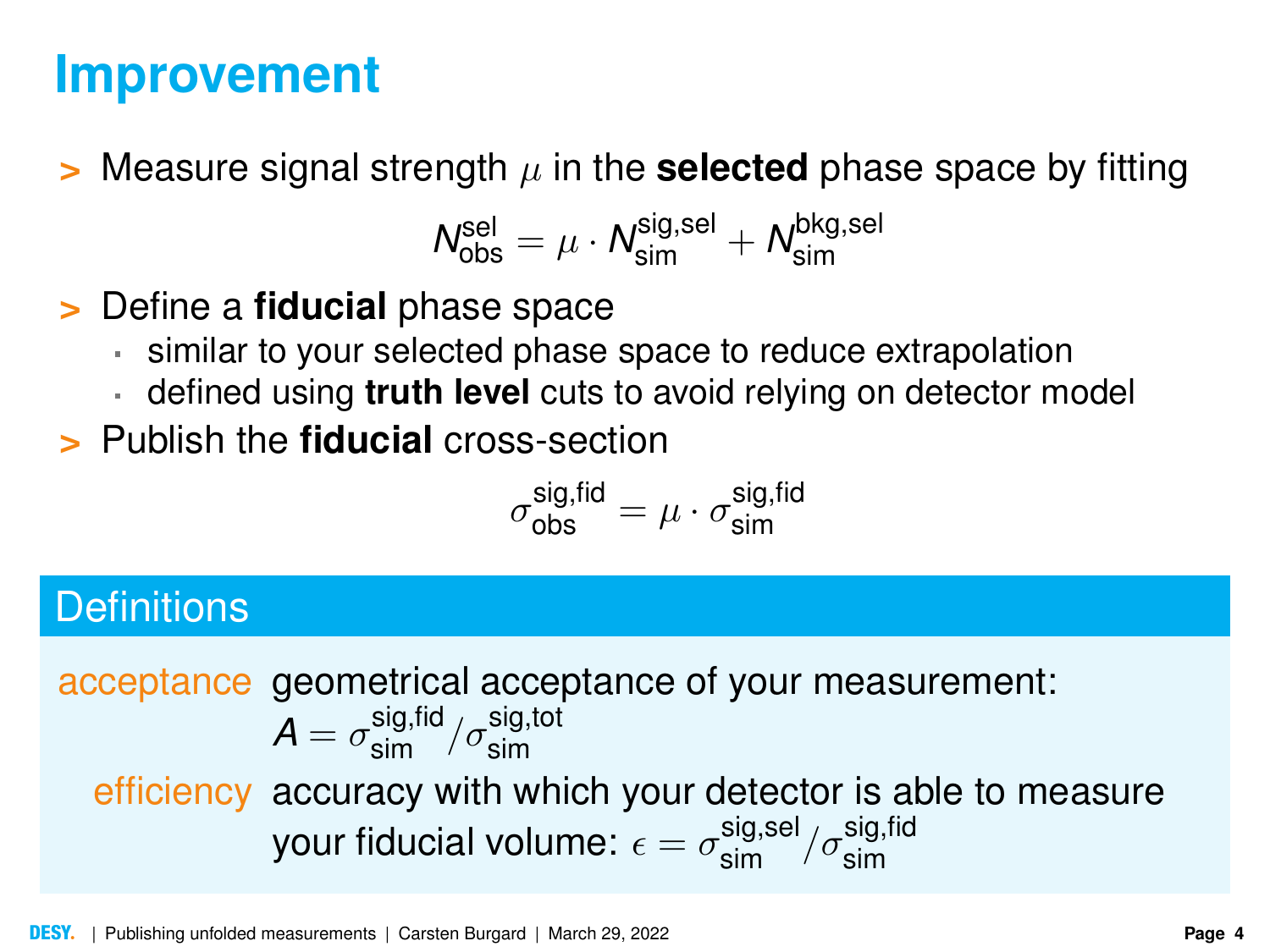### **More definitions**



#### out-of-fiducial events ("fakes")

these are events that you select with your cuts, but that are not part of your fiducial volume. They are "signal", but behave like a background – for example, they pass one of your  $p_T$  cuts by virtue of a mismeasurement.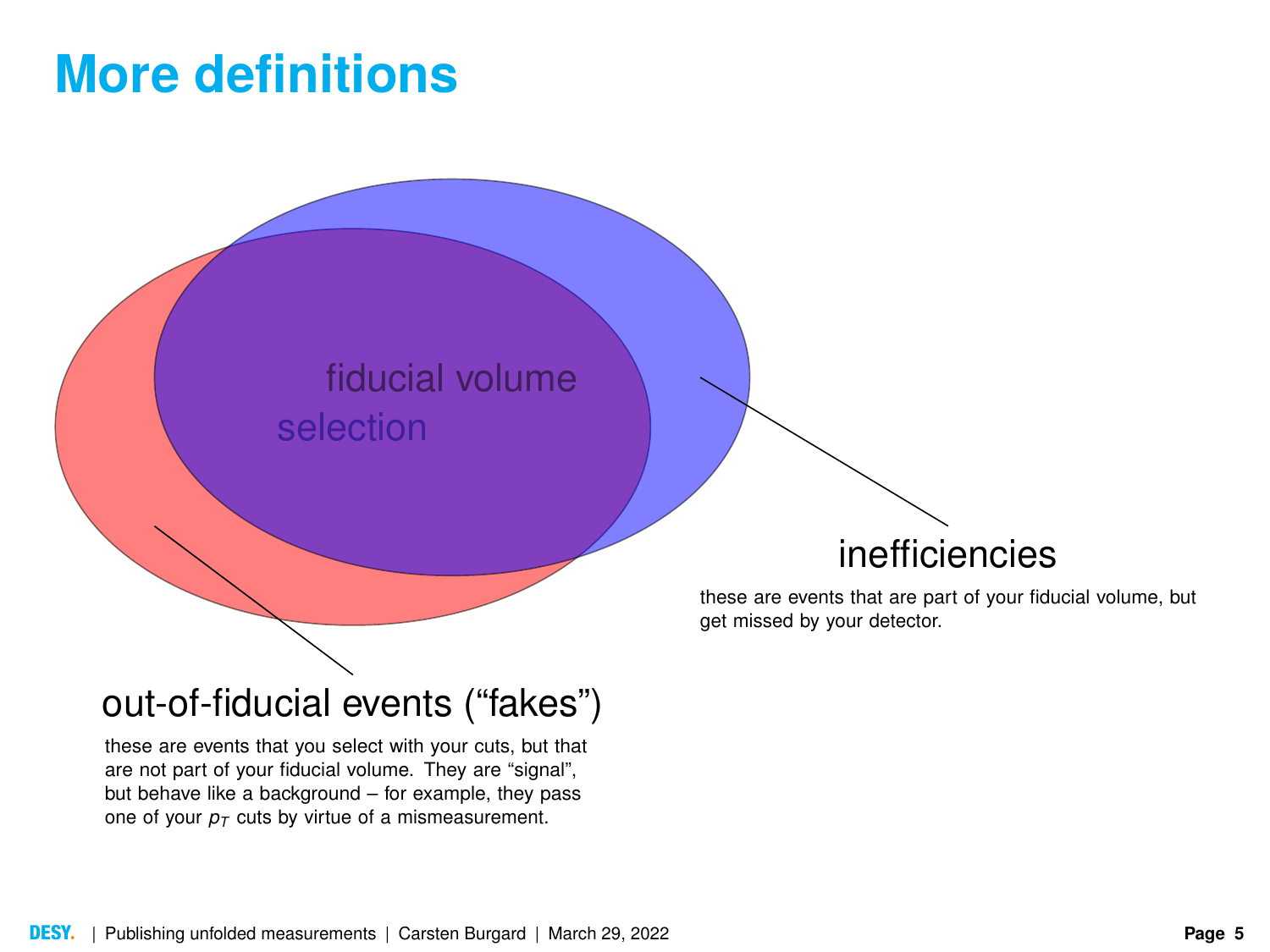# **Going differential**

- **>** want to measure cross-section in several bins of an observable
- **>** simple solution: conduct non-overlapping fiducial measurements for each bin separately
- **>** this procedure has a name: **bin-by-bin unfolding** or "correction factor method"

$$
\begin{aligned} \mathcal{N}_{\text{obs},i}^{\text{sel}} &= \mu_i \cdot \mathcal{N}_{\text{sim},i}^{\text{sig,sel}} + \mathcal{N}_{\text{sim},i}^{\text{bkg,sel}} \\ c_i &= \frac{\sigma_{\text{sim},i}^{\text{sig,fid}}}{\sigma_{\text{sim},i}^{\text{sig,sel}}} = \frac{\mathcal{N}_{\text{sim},i}^{\text{sig,fid}}}{\mathcal{N}_{\text{sim},i}^{\text{sig,sel}}} \\ \sigma_{\text{obs},i}^{\text{sig,fid}} &= \frac{c_i}{\mathcal{L}} \cdot \mathcal{N}_{\text{obs},i}^{\text{sig,sel}} = \frac{c_i}{\mathcal{L}} \cdot \mu \mathcal{N}_{\text{sim},i}^{\text{sig,sel}} \end{aligned}
$$

**>** the correction factors *c<sup>i</sup>* incorproate a generalized acceptance & efficiency correction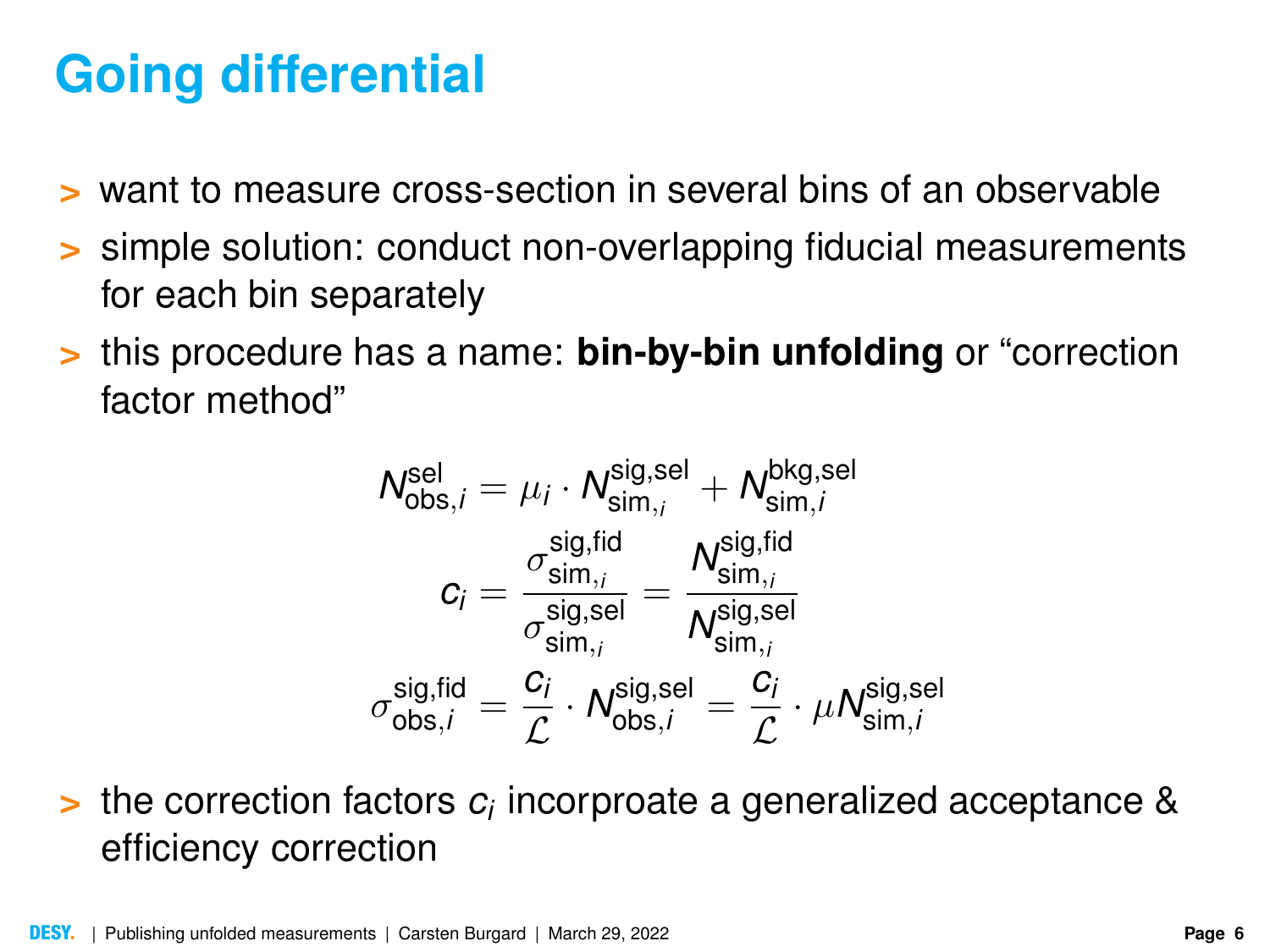### **Formulating the problem**

**>** segment truth-level phase-space into  $n + 1$  regions

- *n* bins in your fiducial signal region
- one additional bin for everything outside the fiducial region
- **>** segment detector-level phase-space into  $m + 1$  regions
	- *m* signal regions ( $m \ge n$ )
	- one additional bin for everything outside the signal region
- **>** find the number of signal events in each truth-level bin as

$$
N_{\text{obs},i}^{\text{sig,fid}} = \sum_{j}^{m} \epsilon_{ij} N_{\text{obs},i}^{\text{sig,sel}}
$$

 $\geq \epsilon_{ij}$  is the "response function", the probability of an event from in signal region *j* to originate from truth bin *i*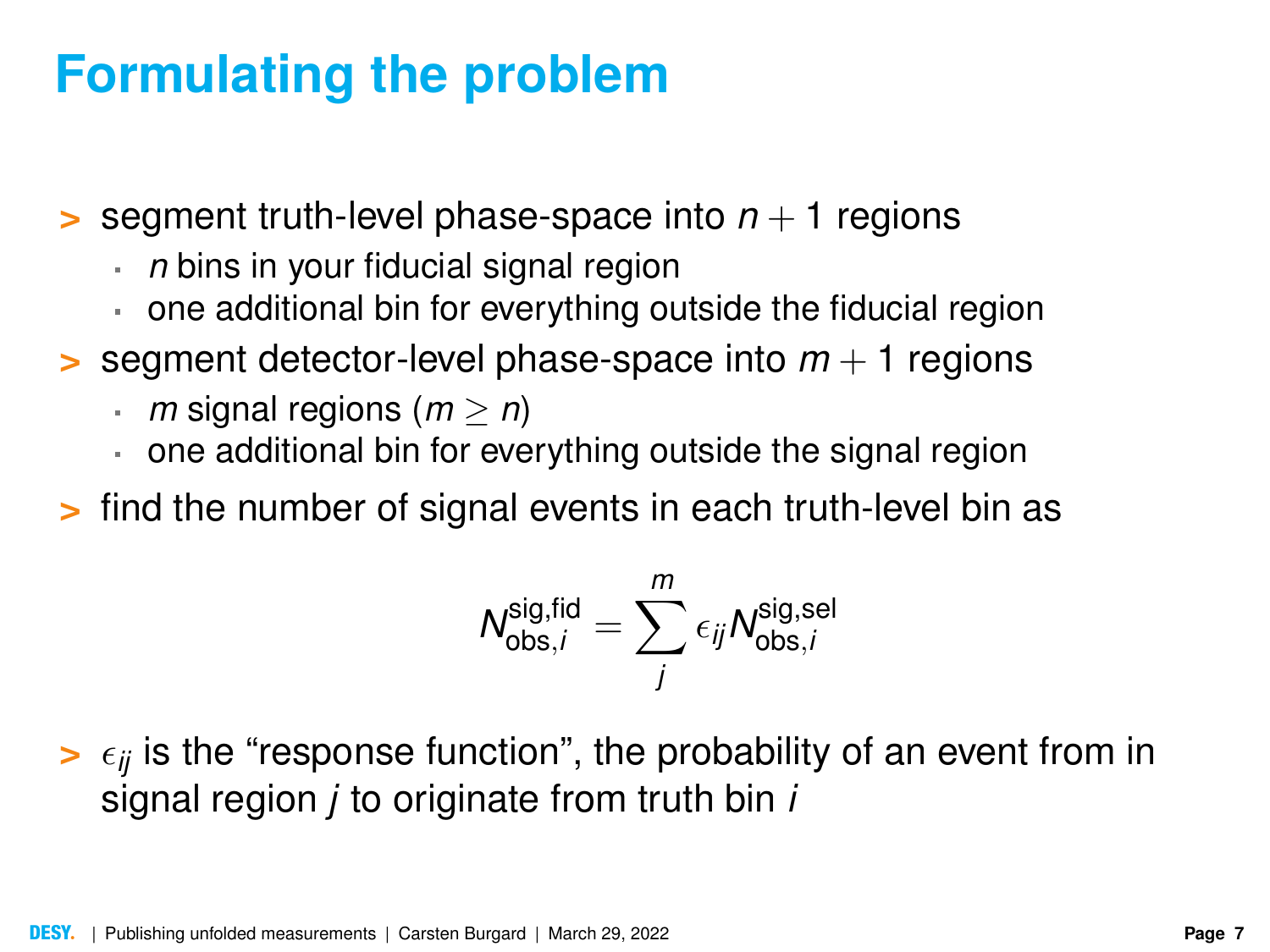# **The detector response**



- **>** using monte carlo
- **>** construct migration matrix *Mij*
- **>** two-dimensional histogram mapping
	- the bins on truth-level
	- the bins on detector-level
- **>** use underflow bin for out-of-fiducial events and misses
- **>** normalize each row to the sum of events (including underflow)
- $\geq$  this "confusion matrix"  $\vec{M}$  yields the probability of an event from truth bin *i* to end up in signal region *j*

$$
\mathcal{N}^{\text{sig,sel}}_{\text{sim},j} = \sum_i^n \widetilde{\mathcal{M}}_{ij} \cdot \mathcal{N}^{\text{sig,fid}}_{\text{sim},i}
$$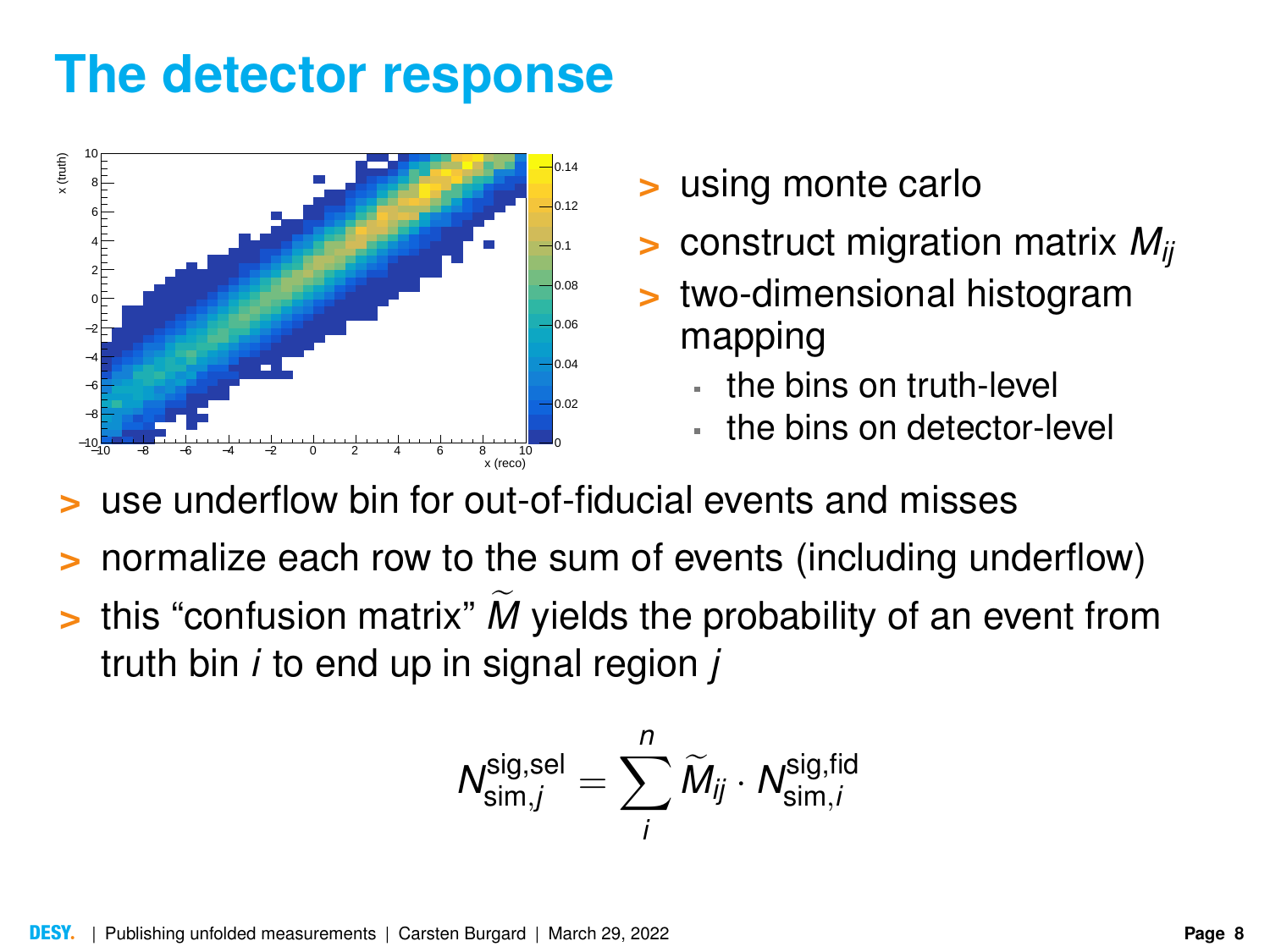# **Some linear algrebra**

**>** recasting all of this in linear algrebra notation, we find

$$
\begin{array}{l} \widetilde{M}_{ij}\vec{N}^{\text{sig,fid}}_{\text{sim}}=\vec{N}^{\text{sig,sel}}_{\text{sim}} \\ \vec{N}^{\text{sig,fid}}_{\text{sim}}=\widetilde{M}_{ij}^{-1}\vec{N}^{\text{sig,sel}}_{\text{sim}} \end{array}
$$

> the inverse of the confusion matrix  $\widetilde{M}_{ij}^{-1}$  is a MC estimate for the response function

$$
\vec{\mathit{N}}_{\textrm{obs}}^{\textrm{sig,fid}} = \epsilon_{\textrm{ij}}\vec{\mathit{N}}_{\textrm{obs}}^{\textrm{sig,sel}}
$$

#### Caveats & further reading

- **>** this method of unfolding is called "matrix inversion unfolding"
- **>** straight-forward, unbiased and identical with the ML estimator
- **>** some undesireable properties: unreasonably large uncertainties
- **>** give rise to a whole zoo of methods of *regularization*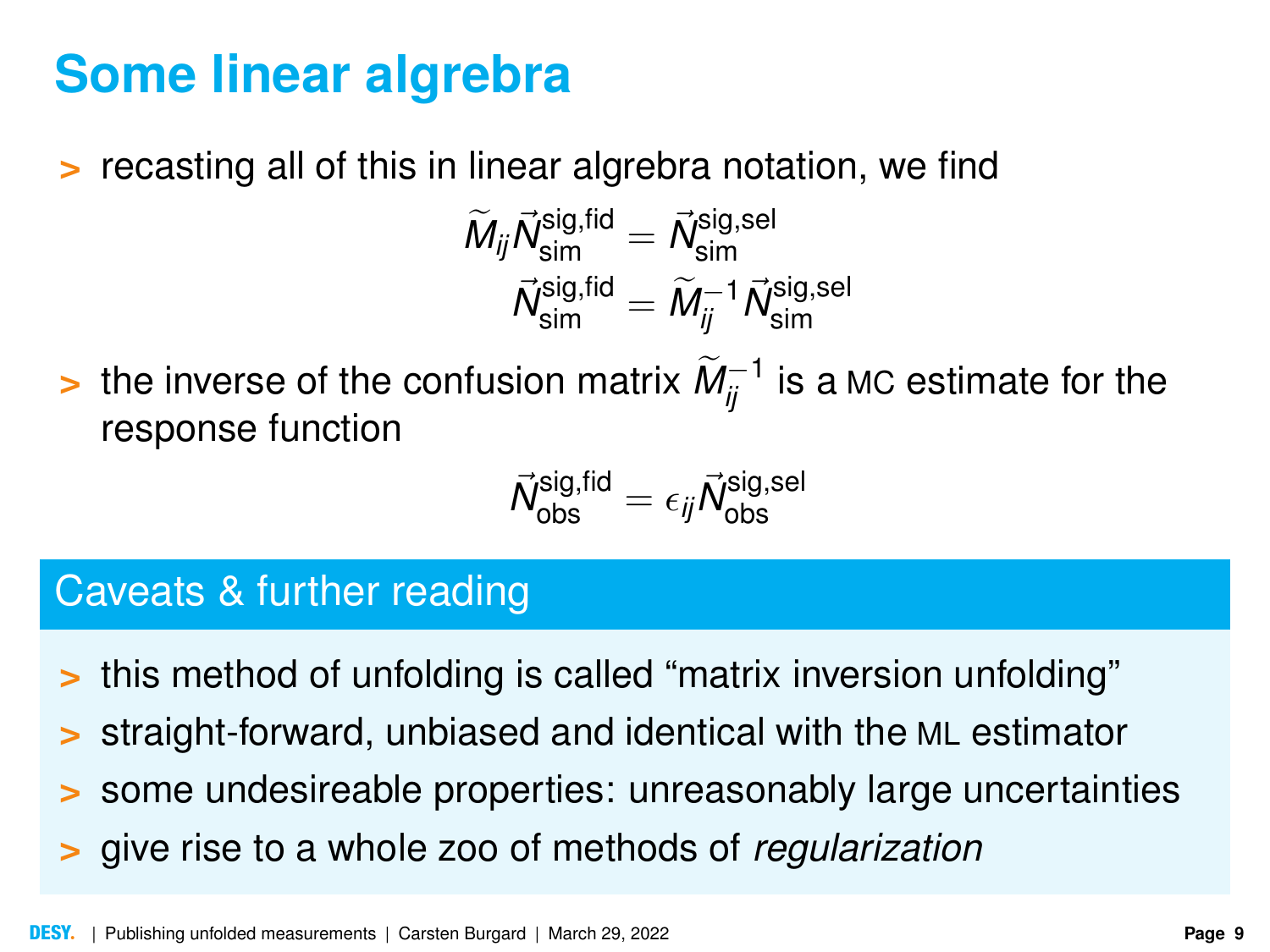**1** start with truth and reco distributions from MC

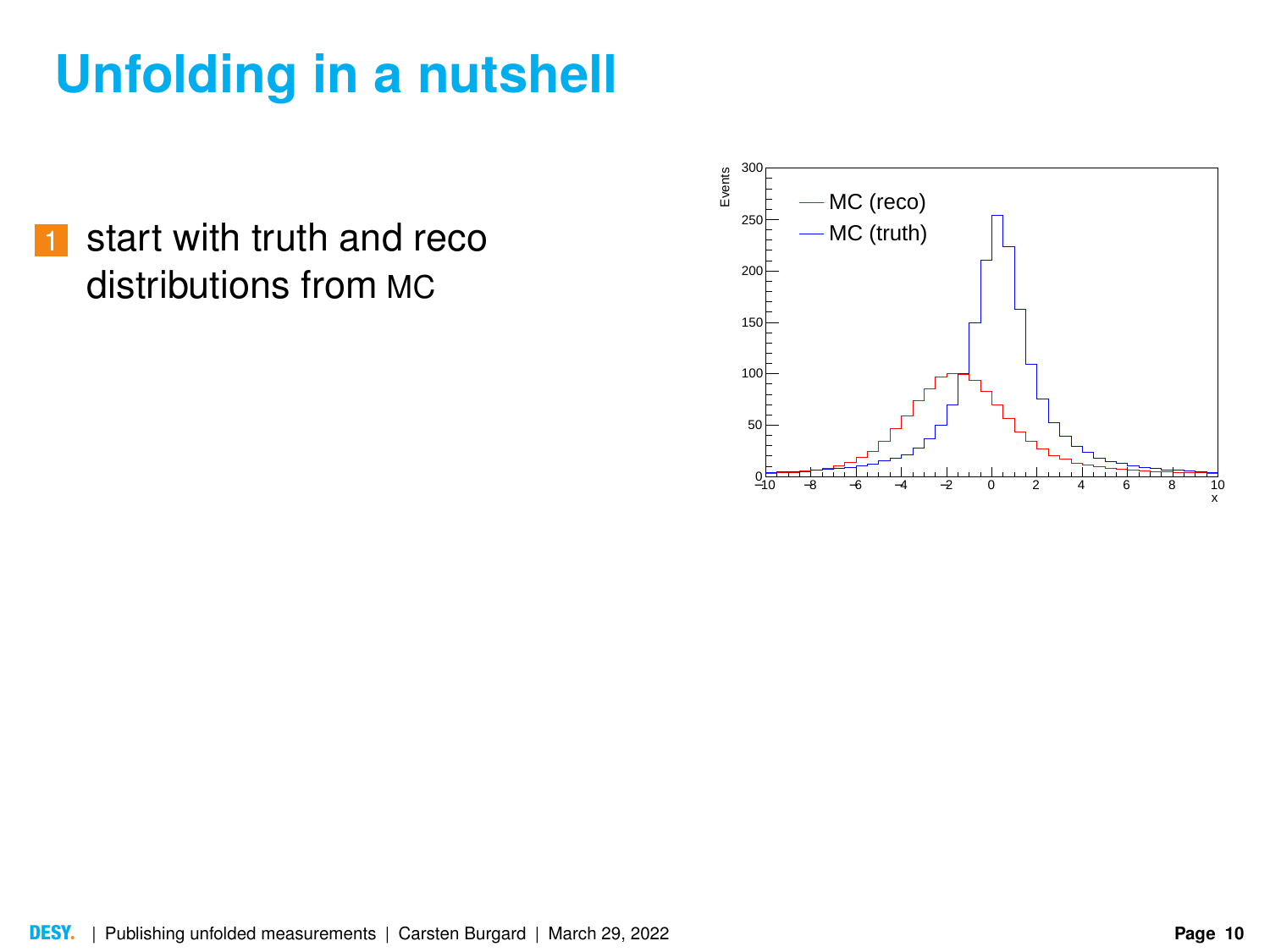- start with truth and reco distributions from MC
- 2 measure the migration or response matrix

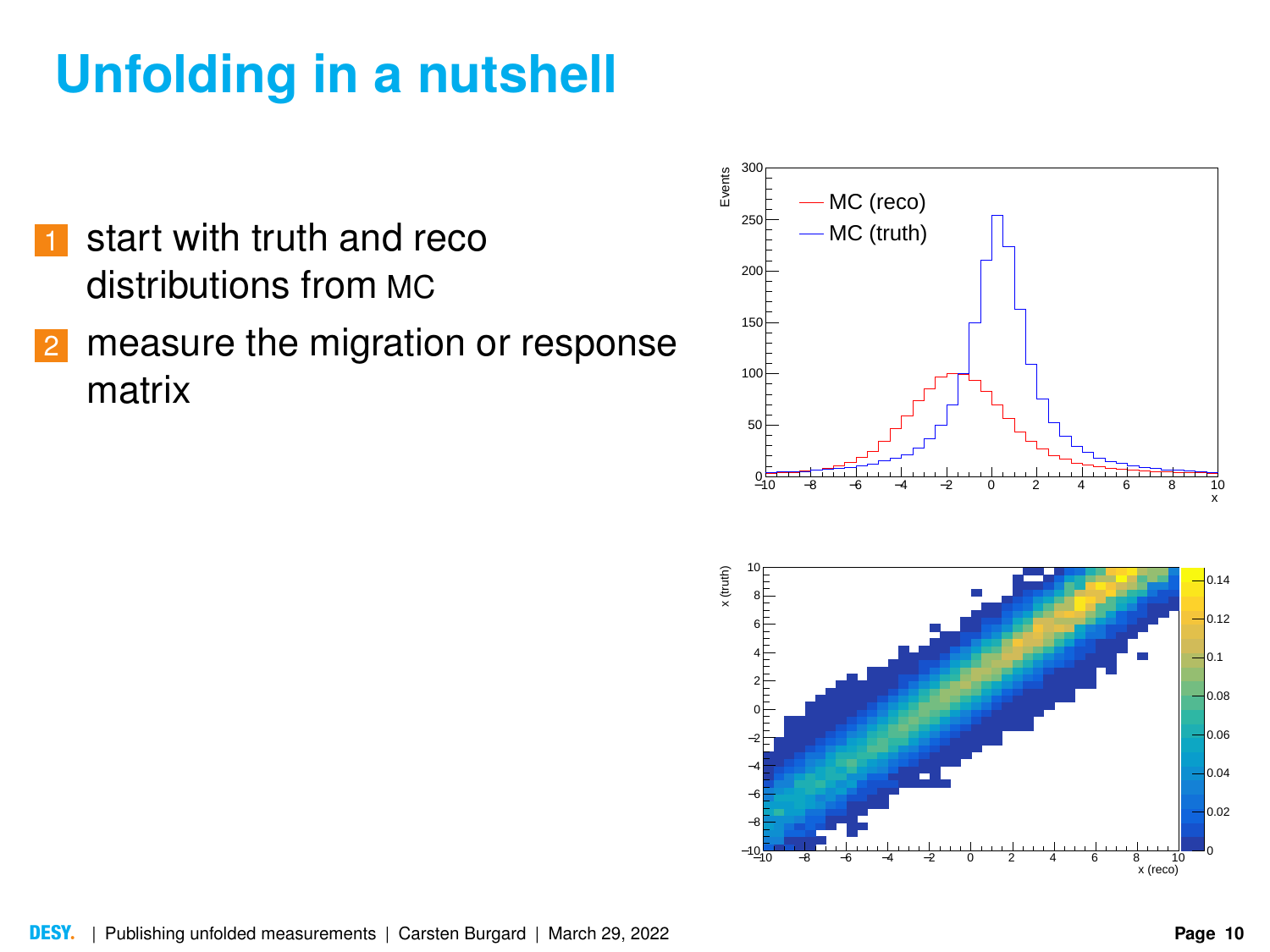- start with truth and reco distributions from MC
- 2 measure the migration or response matrix
- measure data

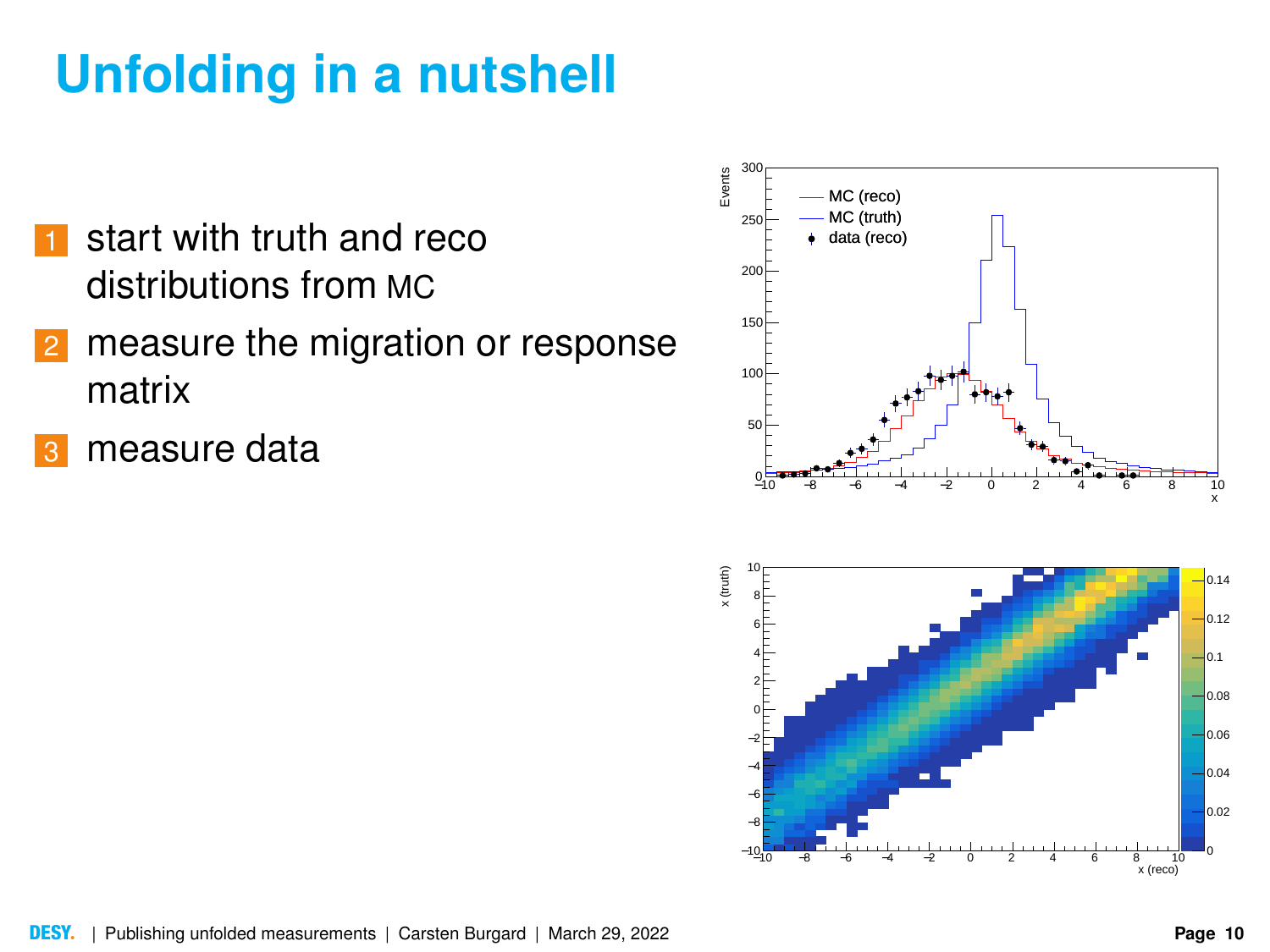- start with truth and reco distributions from MC
- 2 measure the migration or response matrix
- measure data
- unfold

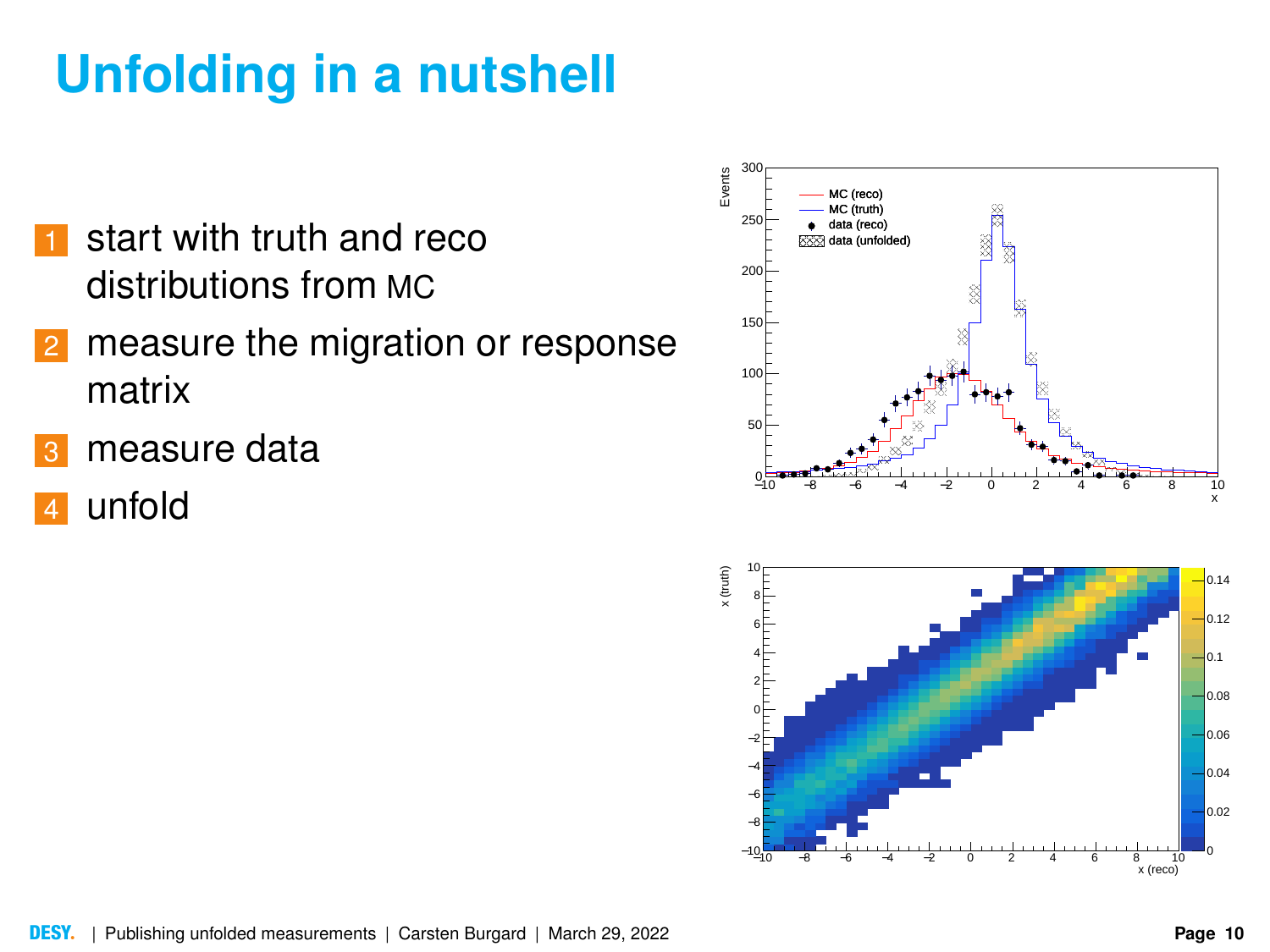- start with truth and reco distributions from MC
- 2 measure the migration or response matrix
- measure data
- unfold
- compare to theory model (optional)



−10 −8 −6 −4 −2 0 2 4 6 8 10

−10 <del>−</del> −8 −6 −4 −21⊤ 아

,<br>x (reco)

0 0.02 0.04 0.06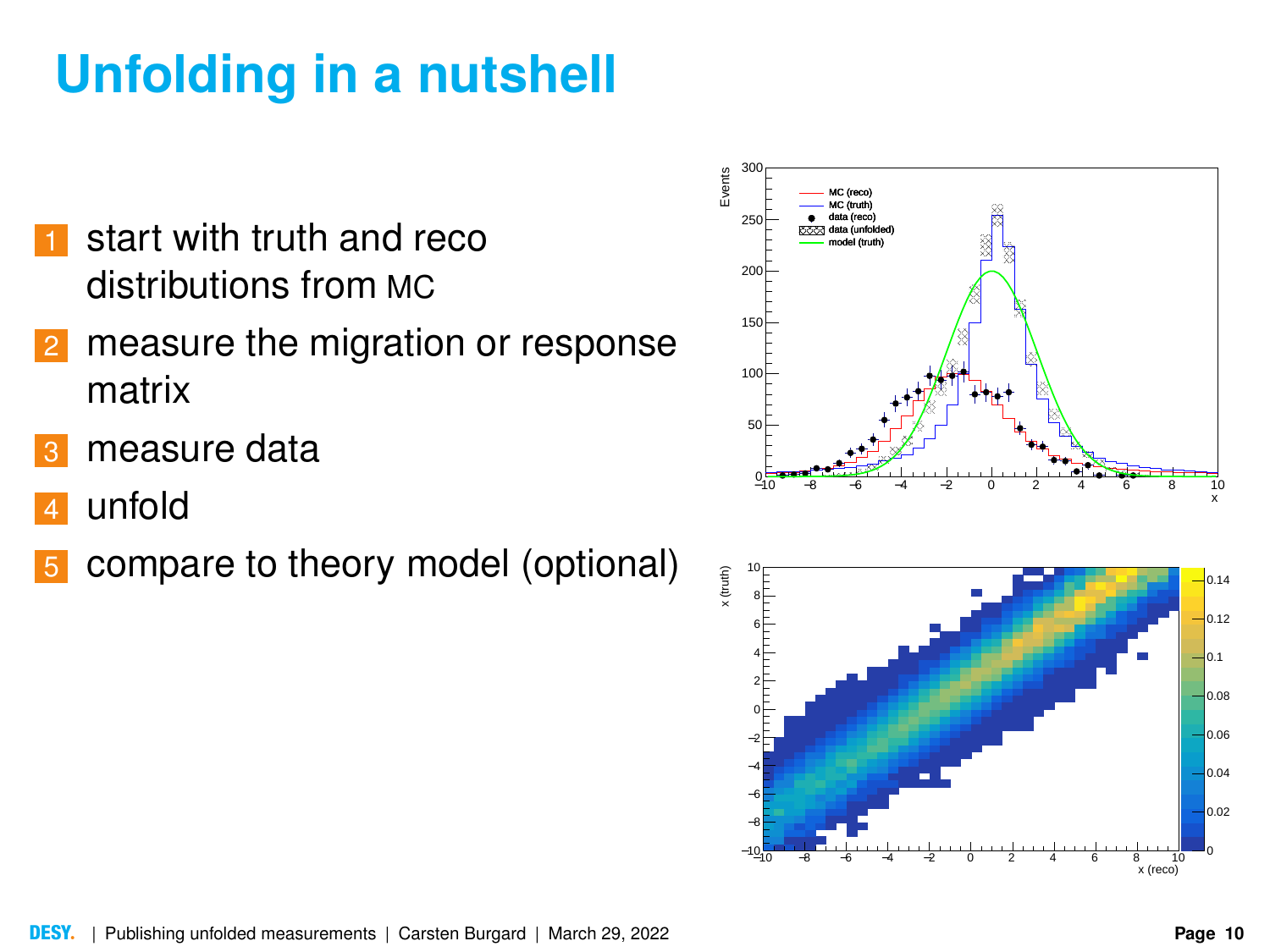# **Likelihood-based unfolding**

- **>** most unfolding follows a two-step approach
	- extract the signal in the selected phase space (typically using a fit)
	- 2 extrapolate form selected to fiducial phase space (unfold)
- **>** two-step approach creates challenges for proper handling of systematic uncertainties
	- need to pay close attention to correctly treating sources of systematic uncertainty and their correlations
- **>** possibility to perform signal extraction and unfolding simultaneously using a maximum-likelihood fit

#### Receipe

- **>** slice signal prediction in truth bins, with separate scaling factors
- **>** matrix of signal slices vs. signal regions: confusion matrix
- **>** fit yields maximum likelihood estimators for unfolded predictions
- **>** why are people not doing this?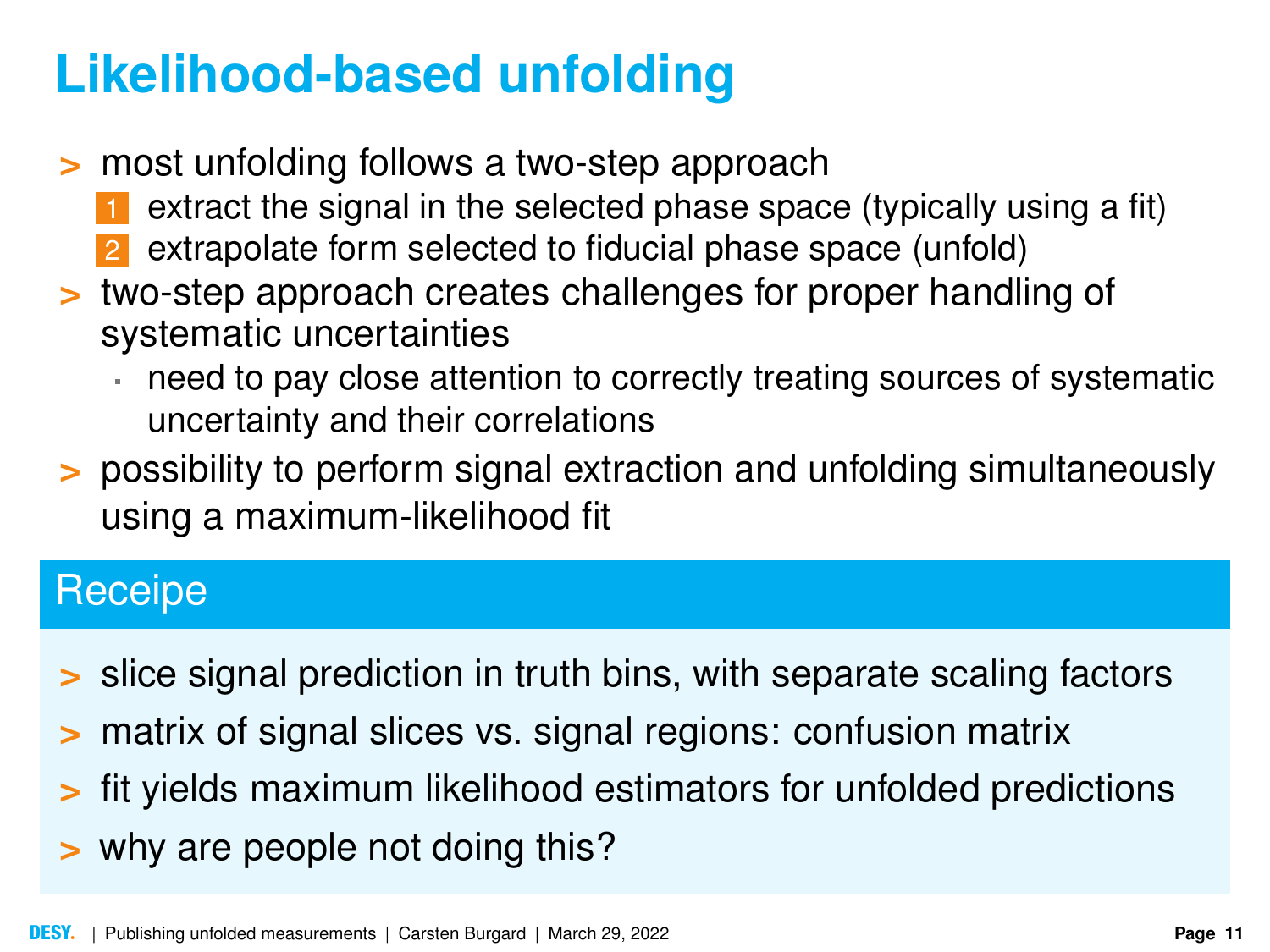# **Higgs physics: STXS**

- **> S**implified **T**emplate **X**-**S**ections
- **>** signal sliced in production bins production mode,  $p_T^H$ ,  $n_{\text{jets}}$ , ...





#### Caution!

- **>** STXS is differential, but not fiducial
- **>** . . . but latest publications started publishing acceptance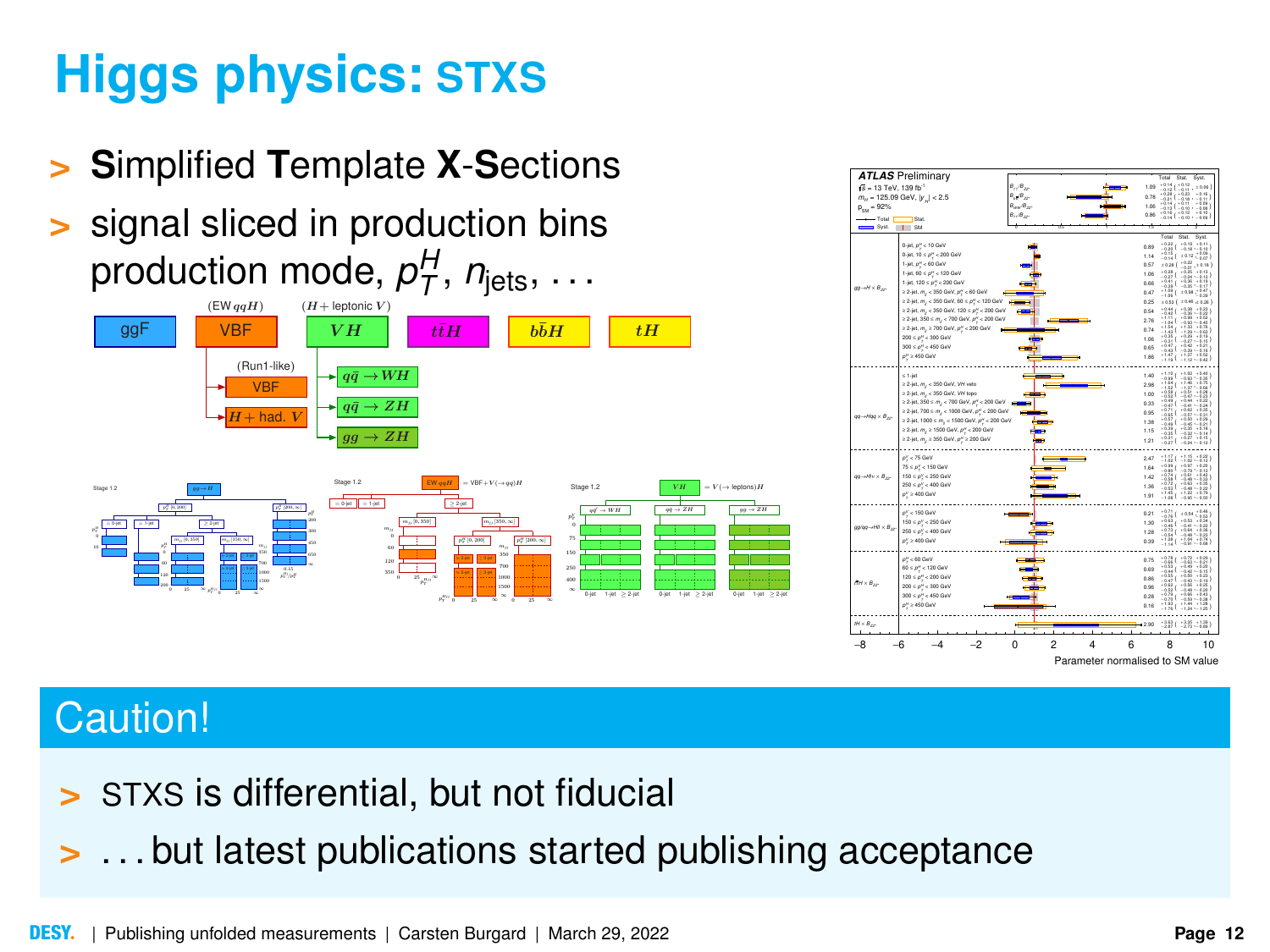# **Using unfolded results**



- **>** the resulting unfolded distributions can be compared to theory predictions
- **>** possible to do without access to detector simulation
- **>** can compute *p*-value to quantify agreement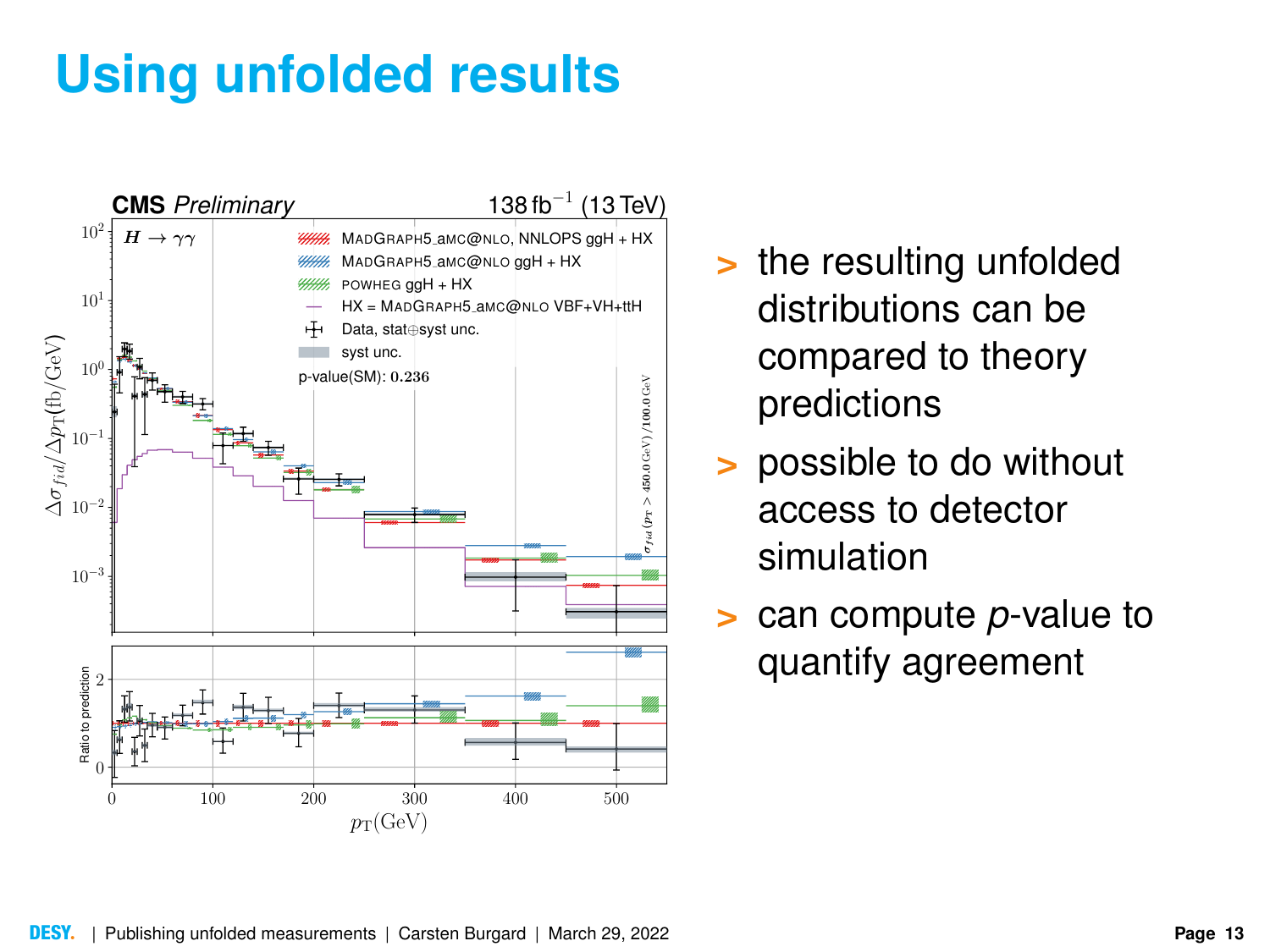# **Using unfolded results**

### Caution!

- **>** the unfolded data points are not independent
- **>** need to know covariance matrix for quantitative studies
- **> always publish the correlations of the unfolded data points**

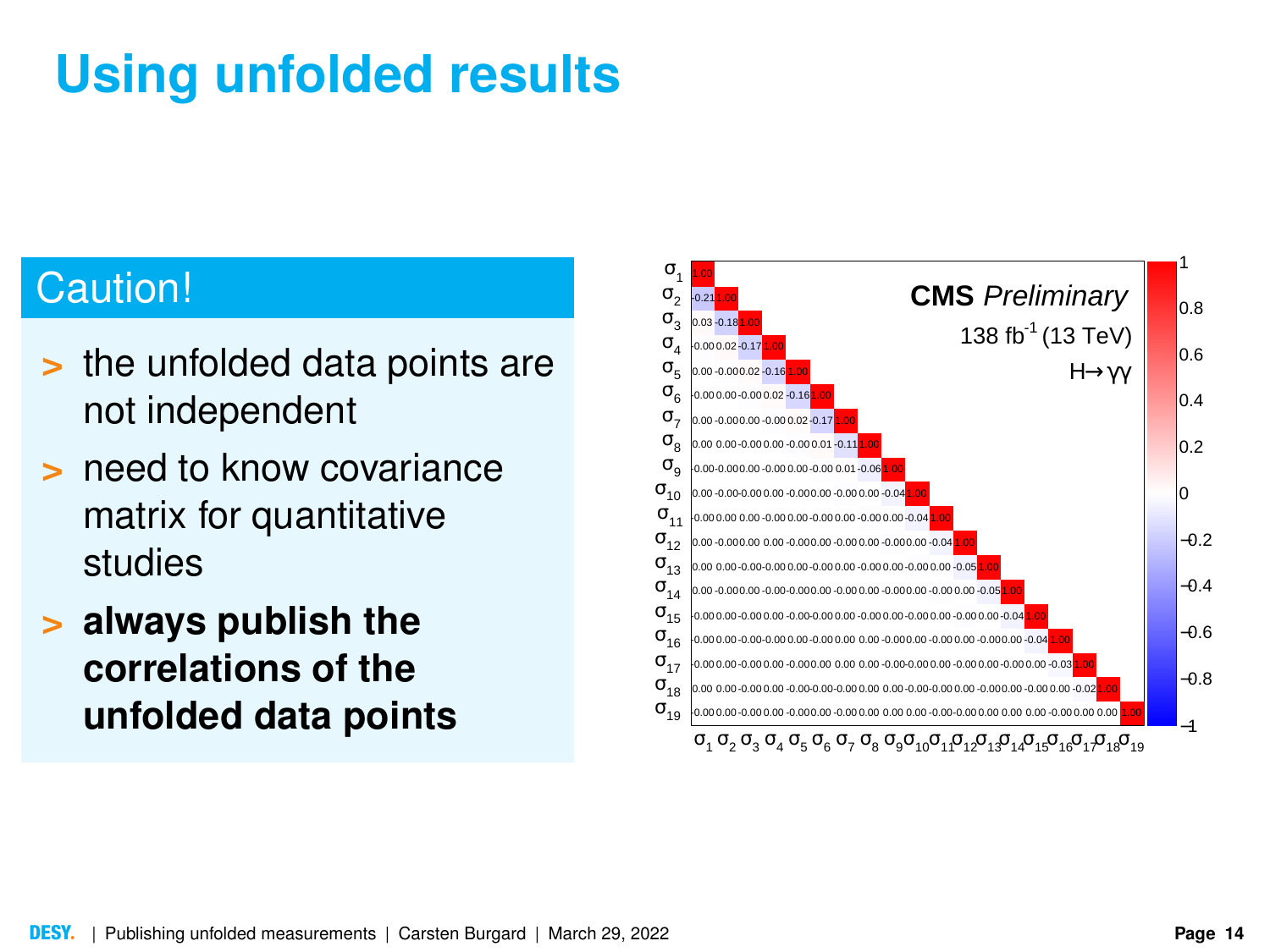### **Using unfolded results**

**>** Knowing the covariances *C* and the central values  $\sigma_{obs}$ , construct a Gaussian LH based of your favourite model on unfolded data

$$
G(\mathbf{\Delta}\boldsymbol{\sigma}) = \frac{1}{\sqrt{(2\pi)^{n_{\text{bins}}}} \det C} \exp\left(-\frac{1}{2}\mathbf{\Delta}\boldsymbol{\sigma}^{T} C^{-1} \mathbf{\Delta}\boldsymbol{\sigma}\right)
$$

$$
\Delta \boldsymbol{\sigma} = \sigma^{\text{obs}} - \sigma^{\text{model}}
$$

- **>** can plug-in arbitrary models
- **>** produce statistically sound, quantiative comparisons
- **>** re-interpretations inside and outside of collaborations